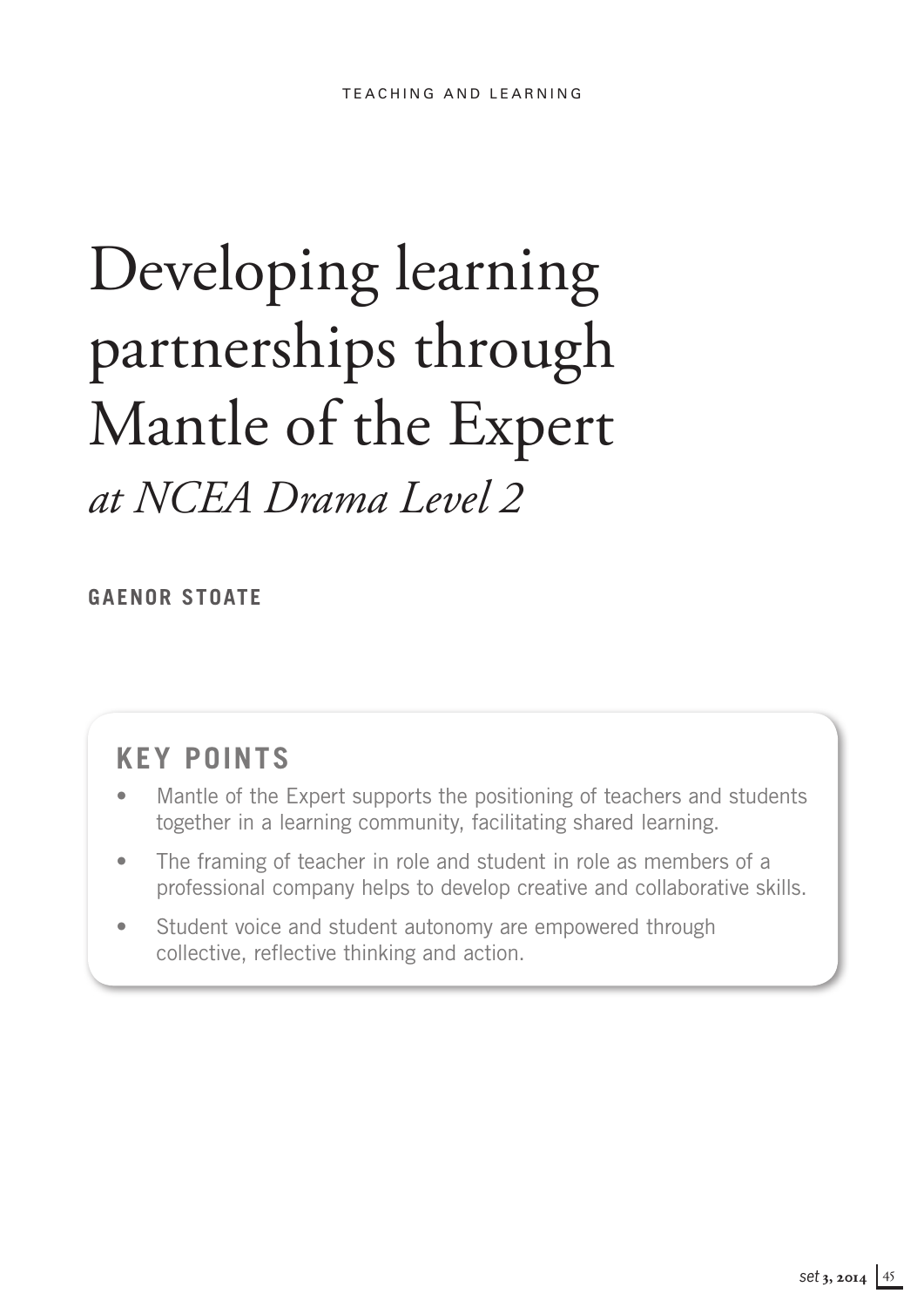Shared learning underpins learning communities and partnerships. This article draws on case study data generated from shared perceptions of the use of inquiry pedagogy, Mantle of the Expert, applied to a drama-devising process at NCEA Level 2. Students, teacher, and researcher were positioned together as members of THEATRON, a fictional professional theatre company commissioned to develop original, devised drama for festival audiences. Reflective discourse observed while the company was working in role is seen to have had a positive effect on the development of effective collaboration between teacher and learners.

### Introduction

The purpose of the study described in this article was to explore how the use of a dramatic inquiry-based pedagogy—Mantle of the Expert (MOTE)—might support and encourage effective student collaboration in a creative devising task for NCEA Drama Level 2. MOTE is an ethical dramatic inquiry-based approach to teaching and learning (Heathcote & Bolton, 1995; Fraser, Aitken & Whyte, 2013). Its structure refers to the positioning of students and teacher in role together within a fictional enterprise, or company, where developing knowledge and expertise underpins the carrying out of tasks, or commissions, accepted from a fictional client. The task, or commission, in MOTE is constructed from the learning objectives identified in the curriculum. The students are required to undertake these tasks, as if professionals, for the fictional client. Teachers can adopt a variety of roles within and outside the company, but most frequently adopt positions of equal status so that they are not perceived as the only "expert" in the room.

Findings from the study indicated that some aspects of the Mantle of the Expert frame provided rich opportunities for the development of purposeful creative collaboration and increased autonomy among student groups. The positioning of the teacher in role, however, also supported a shift away from what Souto-Manning and Cahnmann-Taylor (2010) call a "solution-oriented approach" (p. 16) towards a "paradigm that frames differences in terms of resources and strengths that can be built upon" (p. 18). This paradigm resonates with notions of dialogic pedagogy, informed by the theories of Mikhail Bakhtin (1981) where dialogue is understood as an exchange of ideas which are actually lived rather

than abstracted and are "full of personal values and judgements" signifying "different sides of the same idea" (Sullivan, 2012, p. 3). Literature indicates that dialogic practice embraces and encourages diversity of voices and thinking. Freire (1998) suggested that dialogic pedagogy blurred the distinction between teacher and learner, positioning learners in a reciprocal relationship with teachers.

The article suggests that the dialogic aspects of MOTE could be useful to teachers and their students as they build capacity in consideration of "multiple paths to diverse solutions" (Souto-Manning & Cahnmann-Taylor, 2010, p. 18) for culturally, technologically, and linguistically complex classrooms of the 21st century.

# **Background**

Some 70 years ago, John Dewey (1938) identified significant separation between teacher and student. "The gulf between the mature or adult products and the experience and abilities of the young is so wide that the very situation forbids much active participation by pupils in the development of what is taught" (p. 20). In 2007, *The New Zealand Curriculum* (Ministry of Education, 2007) listed a range of teacher actions to promote effective student learning. A key action for teachers is to facilitate shared learning communities where "everyone, including the teacher, is a learner; learning conversations and learning partnerships are encouraged; and challenge, support and feedback are always available" (p. 34).

The study described in this article developed from my own experiences as a drama teacher and a need to explore ways to move from directing student work in drama, to facilitating and encouraging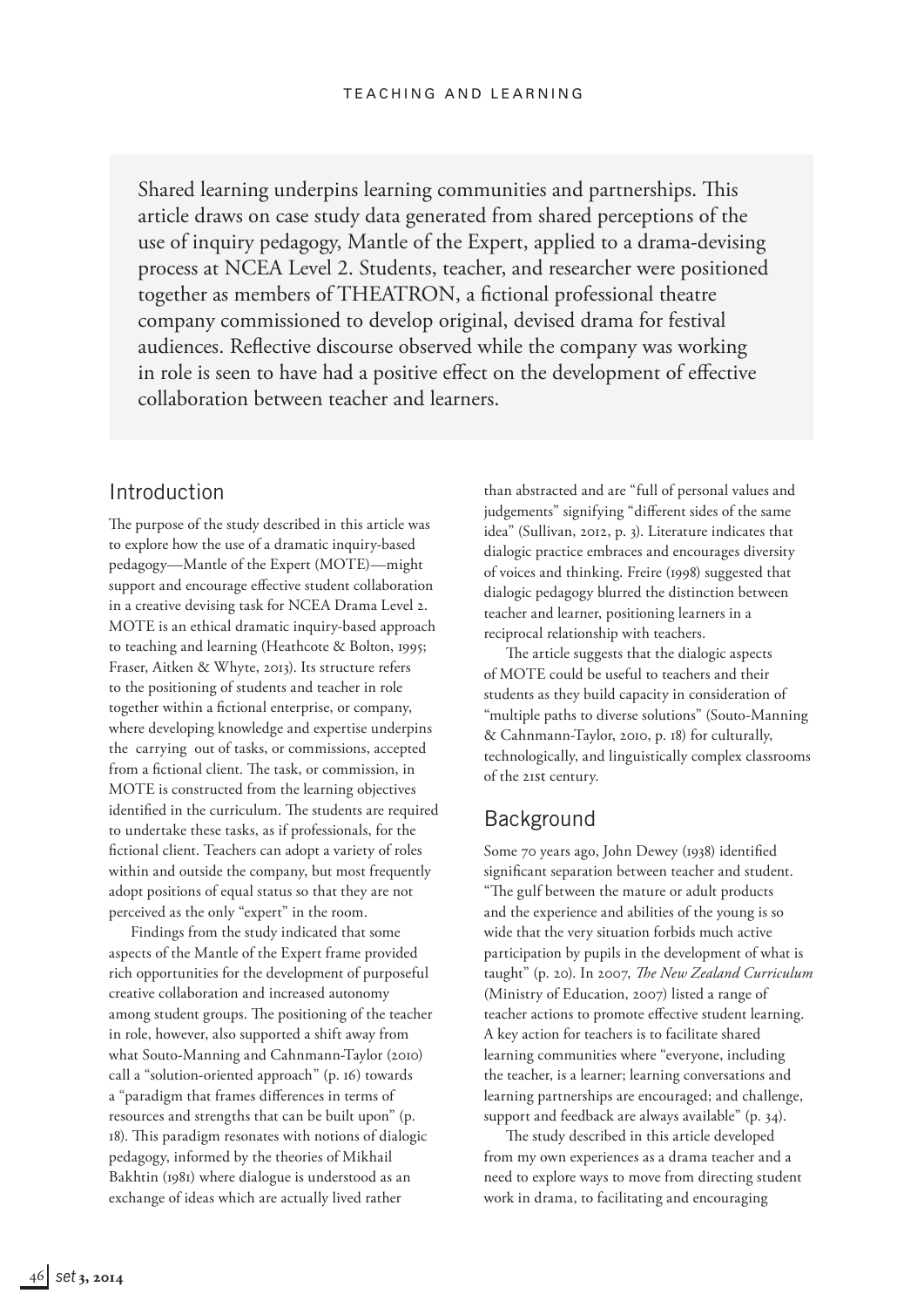student autonomy and collective responsibility in the completion of original creative work. I was concerned that I was becoming a kind of drama "banker" in which my teaching resembled "an act of depositing, in which the students are depositories and the teacher is the depositor" (Freire, 1993, p. 72). Recent postgraduate study had included a paper on MOTE and I was interested in the ways that this pedagogy appeared to support exploration of a different student–teacher discourse, notably in the primary school context. I wondered if MOTE could help support both teacher and student in the NCEA Level 2 Drama Achievement Standard: *Devise and perform drama to realise an intention* (NZQA, 2011). I was particularly interested in identifying opportunities in which learning conversations might be structured to be *teacher inclusive* rather than *teacher driven* in the process.

I have always felt challenged as a practitioner in the process of devising drama. It is hard for passionate, creative teachers who may be experienced directors too, to step back and refrain from imposing ideas and structures for the drama on the students. After all, we tend to think we know what "works" best. The devising standard is about creating an original drama which

requires active participation in the creative process by all members of the group involving the capacity to discuss, experiment with, explore and reject dramatic elements and conventions, select and reject material, shape, structure and sequence through a process of refinement. (NZQA, 2011)

Critical reflection of the material and product is integral to the devising process and undertaken as a group, not as an individual member of the group. Alignment of this devising standard in 2011 resulted in a shift in assessment focus. Before alignment, the emphasis was placed on *individual* student contribution to both the devising and the performance of the drama to achieve the standard. Now it is the final performance itself—*the product*—which is the focus of achievement, assuming effective drama must emerge from effective collaboration. This shift demands reconsideration of the facilitation of collaborative work, not only for drama teachers but for any teacher inquiry exploring how to best support effective student collaboration, particularly in the "high stakes" (Ministry of Education, 2007, p. 41) context of achievement at NCEA.

I hoped my inquiry would provide some useful data to help me discover how best to reposition myself, as a drama teacher, in this process so that I could support students to function effectively in a creative team. I decided to base the inquiry in a school and classroom I was not familiar with to minimise any preconceptions of how students might collaborate.

# Inquiry design

The research design was predominantly qualitative with a focus on the experiences of the participants throughout the devising process and production. An important feature of this project was that the teacher and I positioned ourselves in role with the students in the same fictional company. The study was conducted in a decile 6 North Island coeducational secondary college with a roll of 1,216 students. The study involved students, their teacher, and myself in two parallel Year 12 drama classes—Class X with 23 students and Class Y with 18 students—concurrently undertaking the devising standard. The majority of the drama students were familiar with working in a MOTE frame, having explored a unit of work in Year 10 with the same teacher in role as detectives. In addition, students in the Year 12 drama classes explored Greek theatre form (previous standard) with their teacher in role as academic researchers, working for a fictional client in the health sector. I gathered data for this study through my observations of teacher planning sessions and student devising processes recorded in a field journal. I made a voice memo of my own in-role participation as researcher, and of interviews with the class teacher and the devising groups. Data were also gathered from drama intention notes and conceptual ideas for the devising documented by the student groups, and audience feedback sheets from the performances.

### The task: Create original drama which captures the essence of what it means to be human

The teacher and I needed to establish quickly some sense of history and success with the fictional company we would be creating. This process would normally take

I gathered data for this study through my observations of teacher planning sessions and student devising processes recorded in a field journal. I made a voice memo of my own in-role participation as researcher, and of interviews with the class teacher and the devising groups.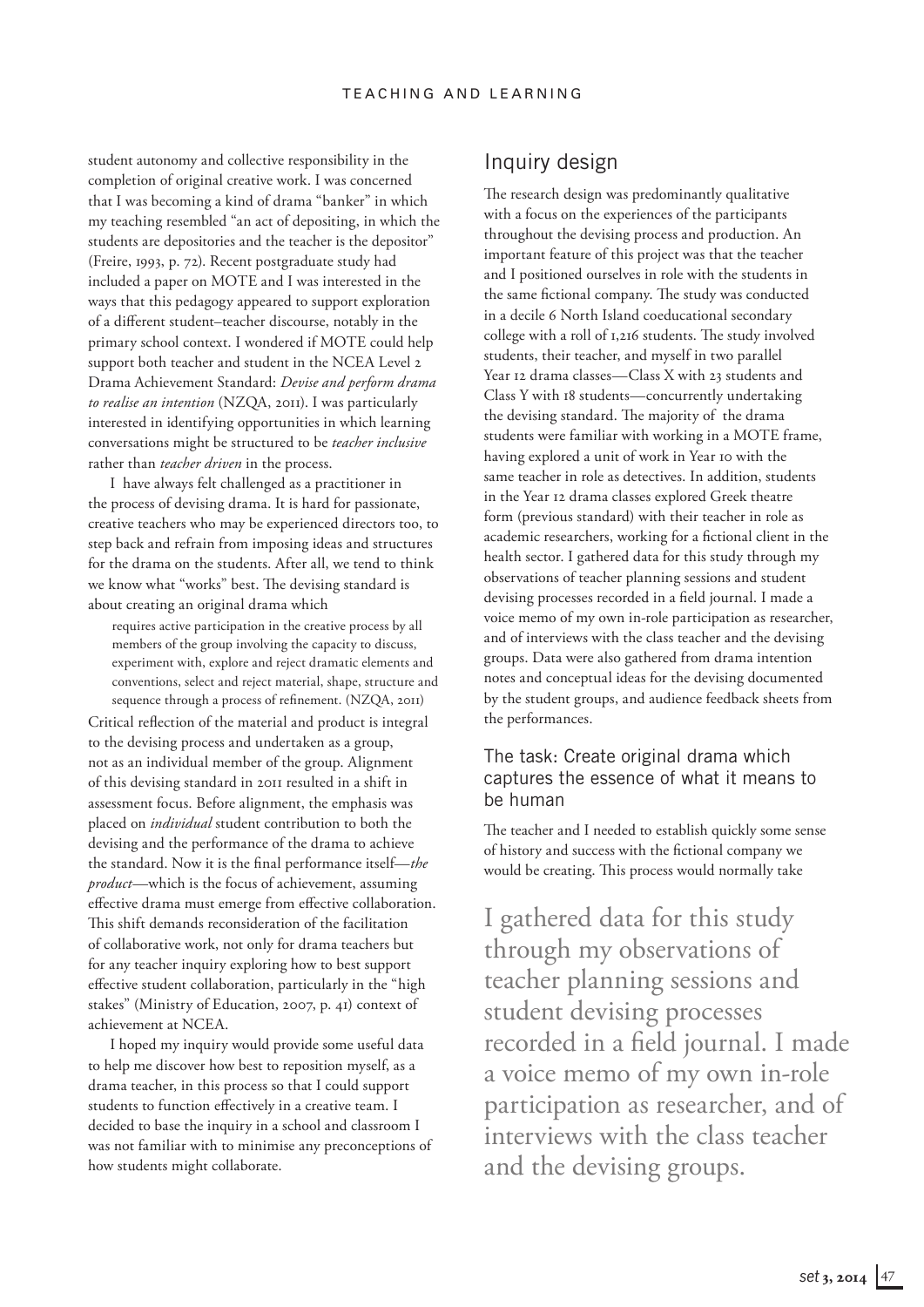We designed the first lesson as an opportunity for the students and ourselves to role play the celebration of our recent successful tour as THEATRON, a professional theatre company. We chose this name as it made reference to prior learning in the study of Greek Theatre. THEATRON means "the seeing place"; several students had noticed the link between the physical space in this definition and its perceptual interpretation.

some time in a junior secondary MOTE but the NCEA programme placed time constraints on us and we wanted to focus primarily on the curriculum task of devising, so it was important for us to get into the authentic, creative task as soon as possible.

We designed the first lesson as an opportunity for the students and ourselves to role play the celebration of our recent successful tour as THEATRON, a professional theatre company. We chose this name as it made reference to prior learning in the study of Greek Theatre. THEATRON means "the seeing place"; several students had noticed the link between the physical space in this definition and its perceptual interpretation. To help establish the professional feel of the space (the drama classroom), the teacher and I prepared a notice board, headed notepaper, and reviews of the company's recent work which were pinned to the noticeboard. The reviews were created from NCEA exemplars, using the language of the standard (NZQA, 2011). During the session, we missed a phone call from a well-known and respected (albeit fictional) artistic director, Melissa Goode. In role as the agent for THEATRON, I relayed the recorded message to the rest of the company. We held a company meeting immediately to consider whether or not we were ready to take on a new contract to create original dramas for Melissa's famous arts festival series "*playGround* 2012". She had been let down by a prestigious theatre company who had pulled out of performance at very

short notice. Could we help? This discussion centred on the skills we would need to demonstrate as devisers of original material. Were we up for the challenge? We were experienced in being directed in scripted material but this was a very different context for us!

We agreed that we were definitely up for the challenge but we would have to identify where we needed to develop skills in terms of the devising process. Melissa<sup>1</sup> asked us to provide urgently some ideas for short pieces based on the theme she had chosen for *playGround*  2012. This theme was "What does it mean to be human?" Melissa also "sent" the commission, which was adapted from a TKI NCEA Level 2 task sheet. After accepting the commission, we identified the learning and skill development we would need to undertake, and subsequent lessons were developed as skill-based workshops, often initiated or led by students themselves.

# What did we find?

The company THEATRON was perceived to be generally helpful in supporting the students to feel that the work was real and purposeful. Students reported that engagement with the commission provided a means for them to feel they were working collaboratively towards a drama performance which was not simply about credits but had meaning in the professional world. The dialogue used in a range of contexts referenced both the "voices" being heard in the process and the "voices" giving intention in the content of the drama to the audience and the client.

Working in a different frame—that is, THEATRON—and working on what was written as a "commission" rather than a Level 2 task document, seemed to empower some students:

I think it helped—personally gave me a different outlook on it. It means we're not—I think it gave us more confidence because we're not stressing about NCEA we're just worrying about getting the job done.

And having fun with it as well.

It wasn't like how say we had to sit a test in class and it was dead silent—we could work on it, discuss it with other groups, perform it and then move into another scene, and get it more polished.

When I asked students during the group interviews if the NCEA task felt purposeful and real when presented in the form of a commission, students commented:

It did. It felt like well we can do this. And we have the time and skill to do this but—we can do it even better. We recorded it the first time so we knew where we had to change things.

Melissa asks us for updates all the time and we talk about them—that helps keep us going.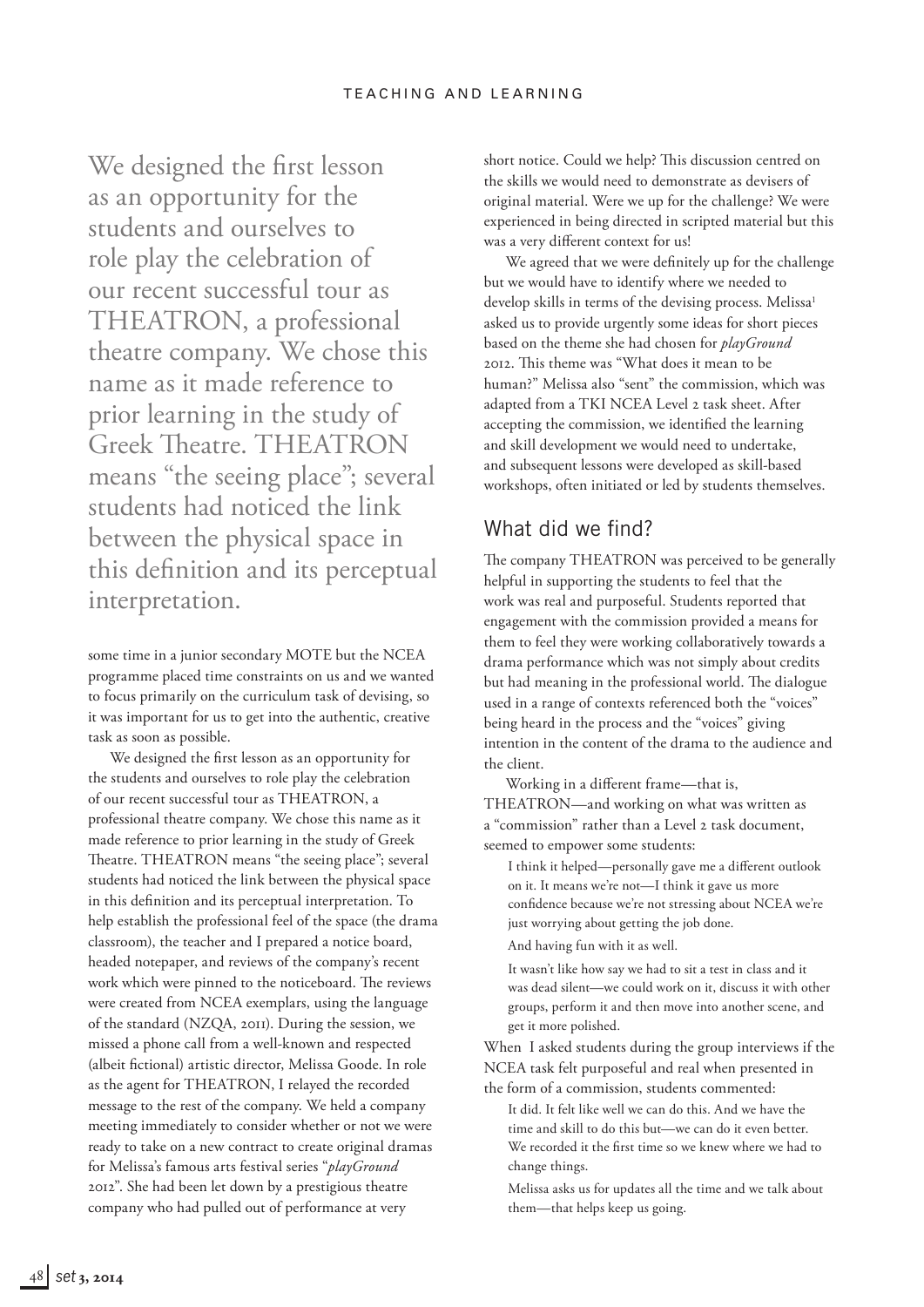I really understood what she (the client, Melissa) wanted it was like I knew how it was to try to get someone to do a good professional job for you.

Really helped yeah to make it seem professional. Student group interviews provided further evidence of enjoyment working as a class together. Their positioning as professional performers (THEATRON) over several sessions is described as follows:

A great opportunity to work together as a whole group—a class. We don't always get that chance.

As a class we have bonded so much more by all being together in the beginning in the company

It kinda brought us together more.

Helped me focus—the company meetings.

Doing all the planning in the beginning as a company that helped

Multiple data sources revealed that the teacher's, the students' and my own perceptions of working together as a fictional professional company were seen as a positive way of enhancing collaboration, or relating to others "interacting effectively" (Ministry of Education, 2007, p. 12).

Teacher comments indicate a shift in perception regarding student engagement with, and management of, the creative process without teacher direction.

I do feel like they are taking a really mature attitude towards it—like I don't have one group that isn't fully on task now—every member of the group including students (X) and (XX), and I'm sure some of it is because of the nature of the class in the first place but I'm also sure that some of it is, even though they're not actually<sup>2</sup> doing it in role, they have assumed the mantle of that role and they're taking a more adult attitude towards it.

I have come late to both classes, one yesterday and one today with school matters to attend to—and they had already done the warm up—bang—in their groups, done, gone. So even if it's not in role, per se, having that role has given them the um "oh shall we start"—instead of "shall we ask Miss before we start?" attitude.

Data gathered at the end of the process, during the final interview with the teacher, reveals that the teacher was aware of the importance being ascribed to the content chosen by the students for their devised pieces. The teacher noted that many of the groups were tackling content which made a connection with their own lives:

The really good work comes out of what they [the students] believe to be a connection—are interested in.

An entry in my field journal indicated that one student engaged personally with the essence of the devised work beyond the classroom and into the world of complex domestic issues.

There is growing evidence of students questioning the depth of their devised pieces. They do so by engaging

peers in feedback and feed forward. (X) sees the emotional content and empathises with scene mother's situation which is that she cannot speak to defend her daughter for fear of reprisal from the father. Peer (X) from another group watches the scene and says "It looks like you are trying to get some strength from somewhere to say something to your dad but you are very afraid. It's really powerful what you are showing as we'd normally rely on the other parent to save us—but it's like (X—scene daughter's sister) is trying to protect you". Scene mother (X) replies, out of role, to the peer, "I was talking about this to my mum yesterday. Trying to back her up. Back our mum up". There is a kind of knowing moment—it's not questioned. I can see some of these students really feel what their peers might be experiencing.

The teacher had shared with me some of the personal challenges individual students were facing. From concerns about body image, difficult domestic situations, bullying, and dealing with the effects of reckless driving, students highlighted their world views through the content and artistic decision making of their devised work. The work ultimately had a powerful effect on peer audiences when performed. Comments were made which suggested the work depicted an authentic representation of what it means to be human. This student-driven content reflected a key dialogic aspect of the work.

## Student-driven content

Conscious of her students' developing interest in their own identity and the human condition, the teacher felt it was important to plan for the NCEA devising task to allow for student-driven selection of content. In this context, the teacher facilitates through the Mantle of the Expert a capacity to incorporate issues which are real and have resonance with their life experiences. Students reported that they did not feel they were limited to exploration of material which reflected the teacher's chosen fiction or perception of reality.

Several instances of students expressing a desire to share their work with audiences outside the drama groups were identified.

I think our drama needs to be shown to our year level. A lot of them would recognise it and get it as it really happens. It still is happening to some people.

I think we should really go and do our plays to another audience—I think we have some ideas that connect.

Some students expressed disappointment that the MOTE framing of *playGround 2012* was fictional. Several students said that they would have liked to really take their pieces on tour to an arts festival.

Table 1 below provides a snapshot of the content chosen.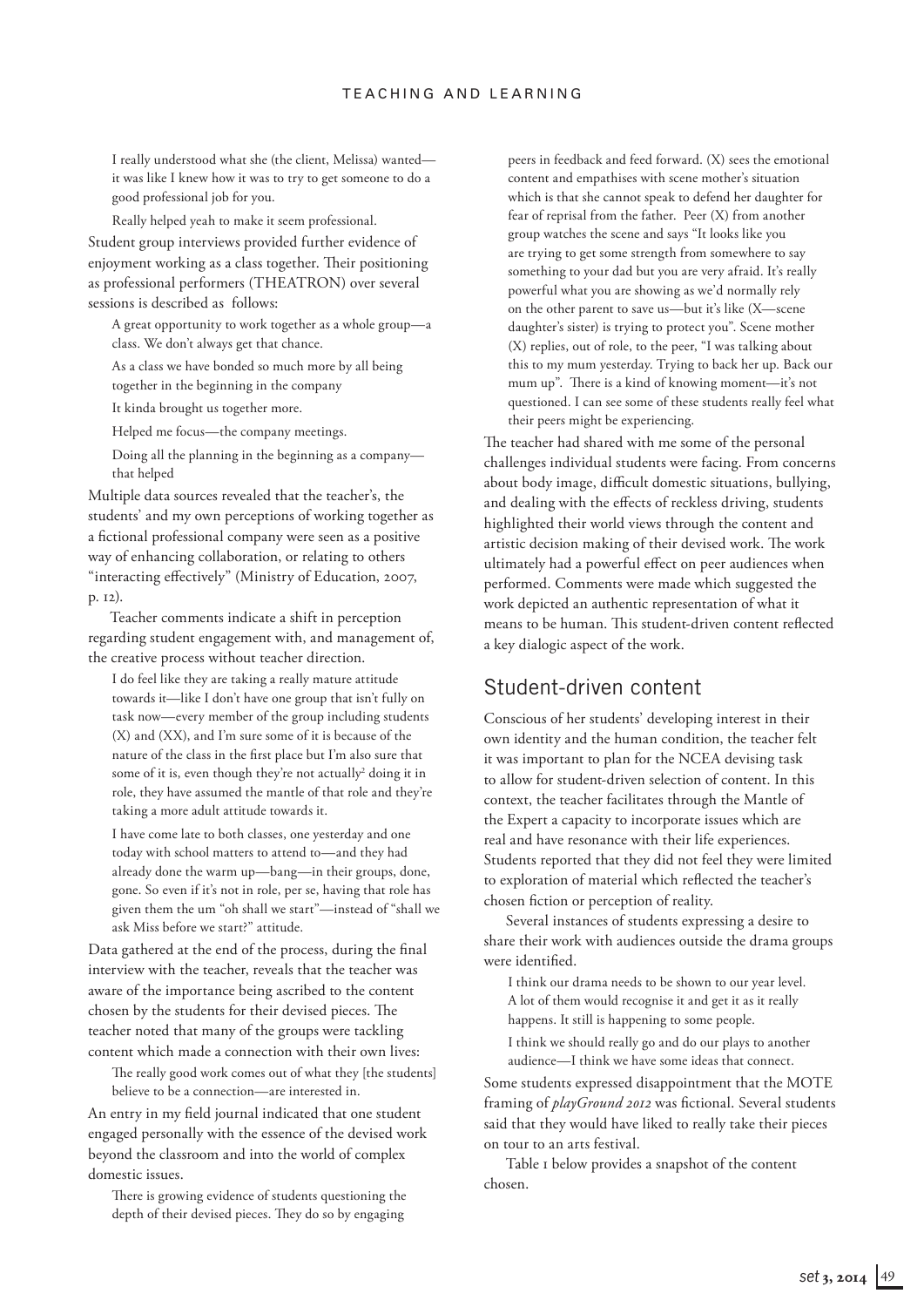|  |  |               |  | TABLE 1. STUDENTS' CHOICES OF MATERIAL FOR |  |
|--|--|---------------|--|--------------------------------------------|--|
|  |  | DEVISED DRAMA |  |                                            |  |

| Class              | Content / exploration of essence of what it means to<br>be human.                                                                                                                                                                 |  |  |  |  |
|--------------------|-----------------------------------------------------------------------------------------------------------------------------------------------------------------------------------------------------------------------------------|--|--|--|--|
| Class X            |                                                                                                                                                                                                                                   |  |  |  |  |
| Group 1            | Family relationships. A fatal accident in which<br>the family consider how they are responsible for<br>one another and how they might have been able<br>to prevent the accident. There is expression of<br>deep grief and regret. |  |  |  |  |
| Group <sub>2</sub> | Body image. Learning to love the image in<br>the mirror. The piece is structured in a highly<br>stylised and symbolic way but deals with real<br>experiences and emotions.                                                        |  |  |  |  |
| Group 3            | A fatal accident. Negligence and social respon-<br>sibility are explored through a piece which uses<br>symbolism and space to communicate narrative.                                                                              |  |  |  |  |
| Group 4            | A wedding. Jealousy gets the better of the jilted<br>girlfriend and the bride is murdered along with<br>the wedding party. The piece is melodramatic<br>but well crafted.                                                         |  |  |  |  |
| Class Y            |                                                                                                                                                                                                                                   |  |  |  |  |
| Group 1            | Body image. Success and inclusion dependent<br>on the way you look. An exploration of how far we<br>go to alter ourselves to fit in. Highly stylised.                                                                             |  |  |  |  |
| Group <sub>2</sub> | Teenage pregnancy. The lack of communication<br>between the teenaged father and the teenaged<br>mother.                                                                                                                           |  |  |  |  |
| Group 3            | Patriarchal violence—a mother unable to defend<br>her daughter's need to express her sexual iden-<br>tity.                                                                                                                        |  |  |  |  |
| Group 4            | The exploration of bullying based on hair colour.<br>This piece was not completed.                                                                                                                                                |  |  |  |  |

Group 4 in Class X and Group 4 in Class Y did not base their devised pieces on their own experiences. In both cases, these pieces were reproductions or adaptations of other material from film or television. Both of these groups required more support to sustain their commitment to the task than the Groups 1–3. Life issues, which in some cases were experienced by students themselves, were explored in Groups 1–3, and the levels of engagement and autonomy in these groups were significantly higher. The work of Groups 1–3 in both classes was structured and framed using dramatic metaphor and symbol, clearly evidencing critical thinking. These dramatic pieces achieved at the level of Merit and Excellence.

The study provided opportunities for a range of voices to be heard, to be used and to be included. This included the digital and electronic "word" as well as authentic voice in emails, voice mails, social media, and video captioning. Many of these voices were vocalised within a dramatic role but were also used in real conversations between teachers and students. Some of the more inspiring conversations we had with the students

were those where robust critical thinking had informed their opinions and reflections. Student ownership and autonomy could be clearly seen in the following example. One student group declined to perform their work in an assembly to their peers after actively asking senior leadership for time to share it. Senior leadership had watched a rehearsal of the piece to check its appropriacy and asked the students to change the way one of the characters was depicted. This character was depicted as a successful student, popular with peers—and a bully. The role was symbolically represented as a doll. Senior leadership asked that the bullying behaviour be removed. The group respectfully pulled out of performance. The collective feeling was that the work they had created was real, purposeful, and critically challenging but necessary as a commentary on social justice and inclusion. If a key aspect had to be changed to meet the perceptions and preconceptions of an adult audience with different experiences, then it would lose its artistic integrity. The piece ultimately was moderated at excellence at Level 2.

The teacher and I knew nothing of this situation. The teacher ackowledged the students' autonomy, depth of thinking, and their principled and responsible management of this situation in our final interview.

I don't think it's about credits anymore. No one has asked me what their piece will achieve. What it's about now is the power in their collective voice—that's become important really important—really saying something.

As Aitken (in Fraser, Aitken, & Whyte, 2013) notes from recent research carried out in New Zealand, Mantle of the Expert is a complex system which seems "to encourage shifts within the traditional classroom attitudes to teaching, learning and the curriculum" (p. 54). Deeper understandings of this complexity and its signature pedagogies (Shulman, 2005) could be gained by further research into the use of Mantle of the Expert where engagement through authentic experiential learning is acknowledged to be an important aspect of effective pedagogy. Current research into the Commission Model, based on the MOTE approach but actually following process through to an actual product, is proving to have relevant application in senior secondary programmes (see the "Three Days in Ankara" project in Coventon, 2011).

The dialogic teacher–student relationship in Mantle of the Expert could provide a fertile rehearsal context for real-life collaborative approaches in a range of learning areas by situating curriculum tasks in authentic commissions to be carried out by those in role as professionals with ethical and moral accountability to fictional clients.